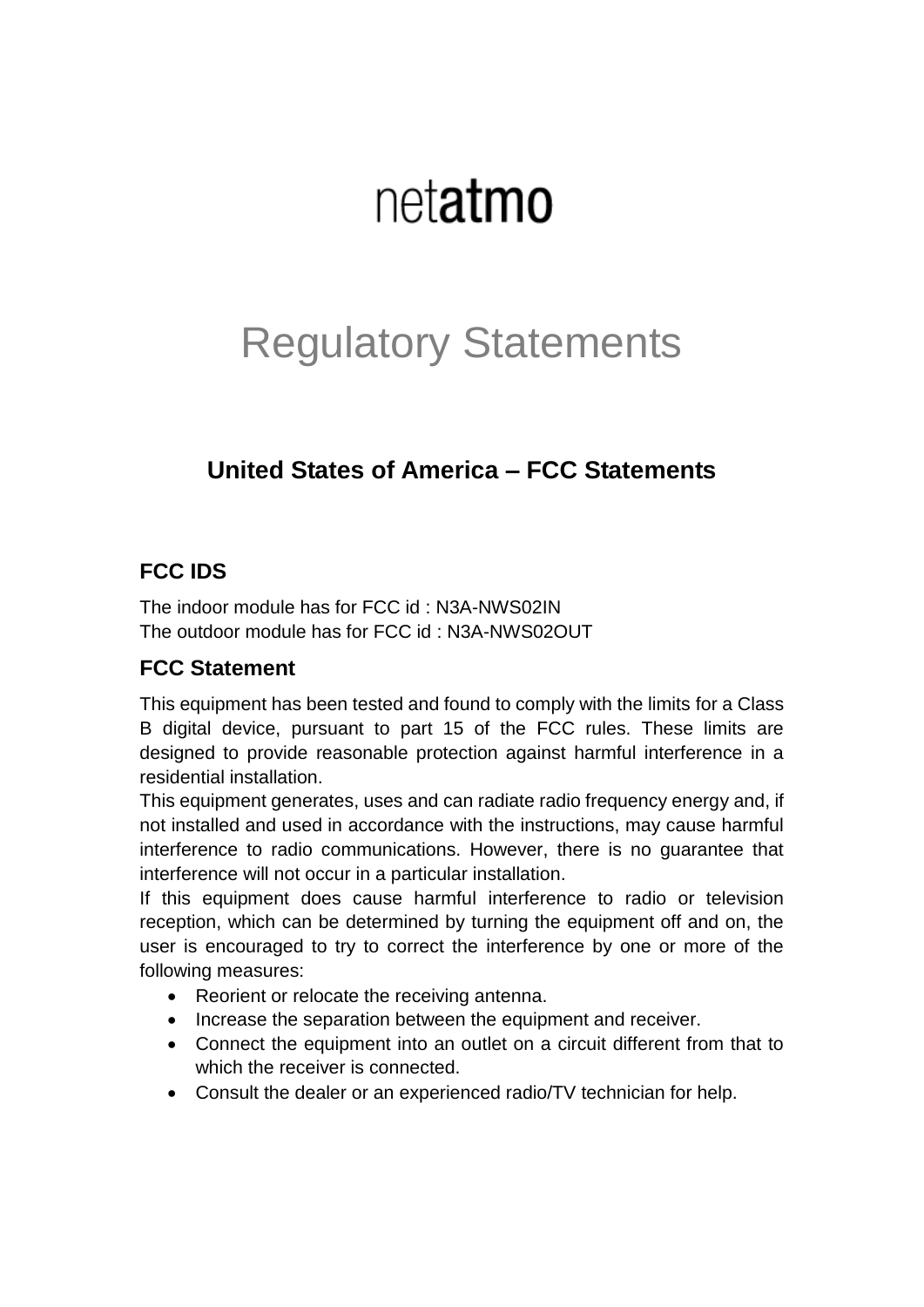#### **FCC Radiation Exposure Statement**

This equipment complies with FCC RF radiation exposure limits set forth for an uncontrolled environment.

This transmitter should be installed and operated with a minimum distance of 20 centimeters between the radiator and your body and must not be co-located or operating in conjunction with any other antenna or transmitter.

This equipment complies with Part 15 of the FCC Rules.Operation is subject to the following two conditions: (1) This device may not cause harmful interference, and (2) This device must accept any interference received, including interference that may cause undesired operation.

#### **Caution!**

The manufacturer is not responsible for any radio or TV interference caused by unauthorized modifications to this equipment. Such modifications could void the user's authority to operate the equipment.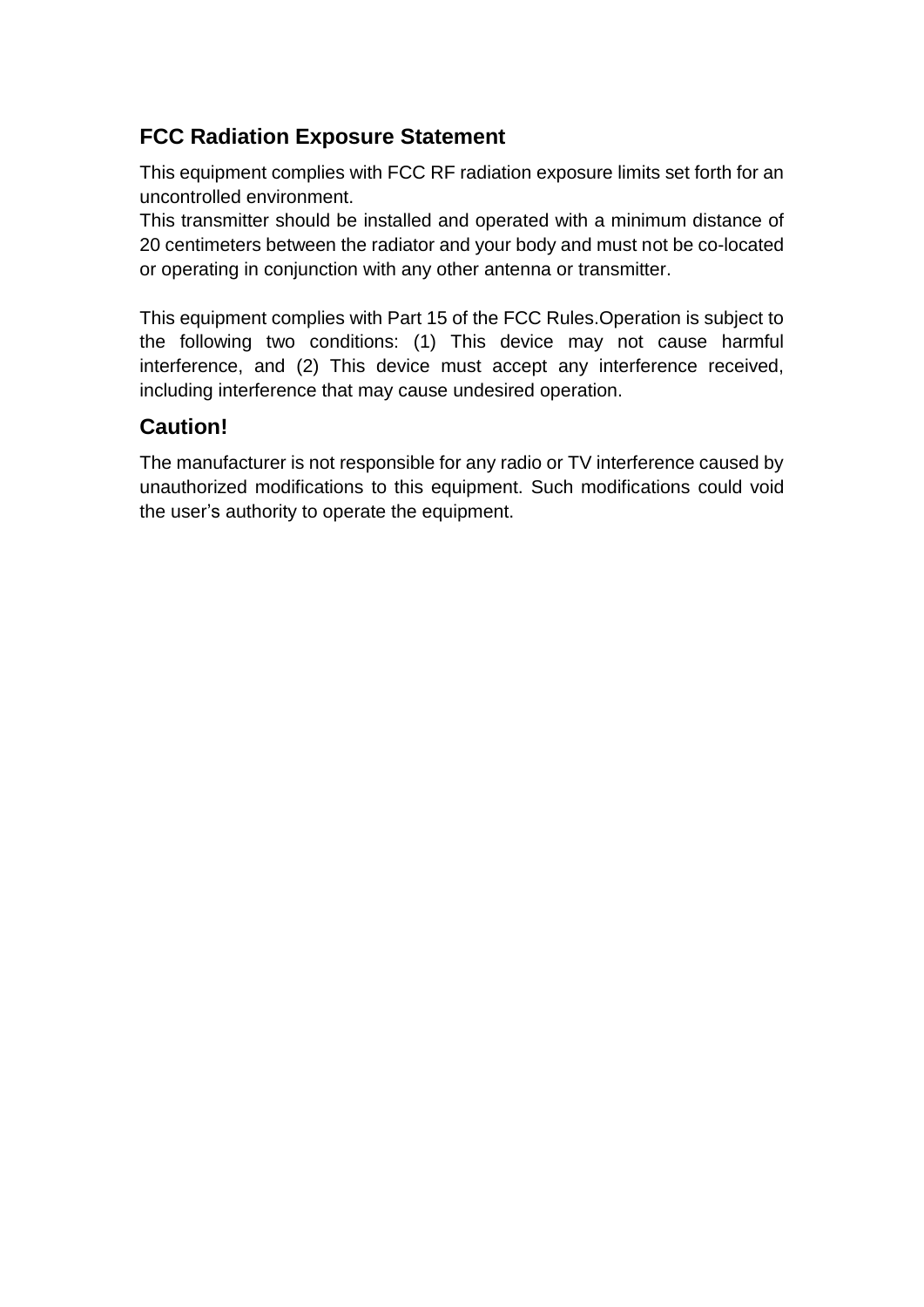### **Europe – EU Declaration of conformity**

This device complies with the essential requirements of the RTTE directive 1999/5/EC and ROHS 2011/65/EC.

| NWS02IN                                     |              |
|---------------------------------------------|--------------|
| <b>Operating Frequency (WIFI+Bluetooth)</b> | 2402-2480MHz |
| <b>Operating Frequency (RF)</b>             | 869MHz       |

The following test methods have been applied in order to prove presumption of conformity with the essential requirements of the RTTE directive 1999/5/EC :

#### **ETSI-EN 301 489-1 V1.8.1 : 2008**

Electromagnetic compatibility and Radio spectrum Matters (ERM); ElectroMagnetic Compatibility (EMC) standard for radio equipment and services; Part 1: Common technical requirements

#### **ETSI-EN 301 489-3 V1.4.1 : 2002**

Electromagnetic compatibility and Radio spectrum Matters (ERM); ElectroMagnetic Compatibility (EMC) standard for radio equipment and services; Part 3: Specific conditions for Short-Range Devices (SRD) operating on frequencies between 9 kHz and 40 GHz

#### **ETSI-EN 301 489-17 V2.1.1 : 2009**

Electromagnetic compatibility and Radio spectrum Matters (ERM); ElectroMagnetic Compatibility (EMC) standard for radio equipment; Part 17: Specific conditions for Broadband Data Transmission Systems

#### **ETSI-EN 300 328 V1.7.1 : 2006**

Electromagnetic compatibility and Radio spectrum Matters (ERM); Wideband transmission systems; Data transmission equipment operating in the 2,4 GHz ISM band and using wide band modulation techniques; Harmonized EN covering essential requirements under article 3.2 of the R&TTE **Directive** 

#### **ETSI-EN 300 220-1 V2.1.1 : 2006**

Electromagnetic compatibility and Radio spectrum Matters (ERM); Short Range Devices (SRD); Radio equipment to be used in the 25 MHz to 1 000 MHz frequency range with power levels ranging up to 500 mW; Part 1: Technical characteristics and test methods

#### **ETSI-EN 300 220-2 V2.1.2 : 2007**

Electromagnetic compatibility and Radio spectrum Matters (ERM);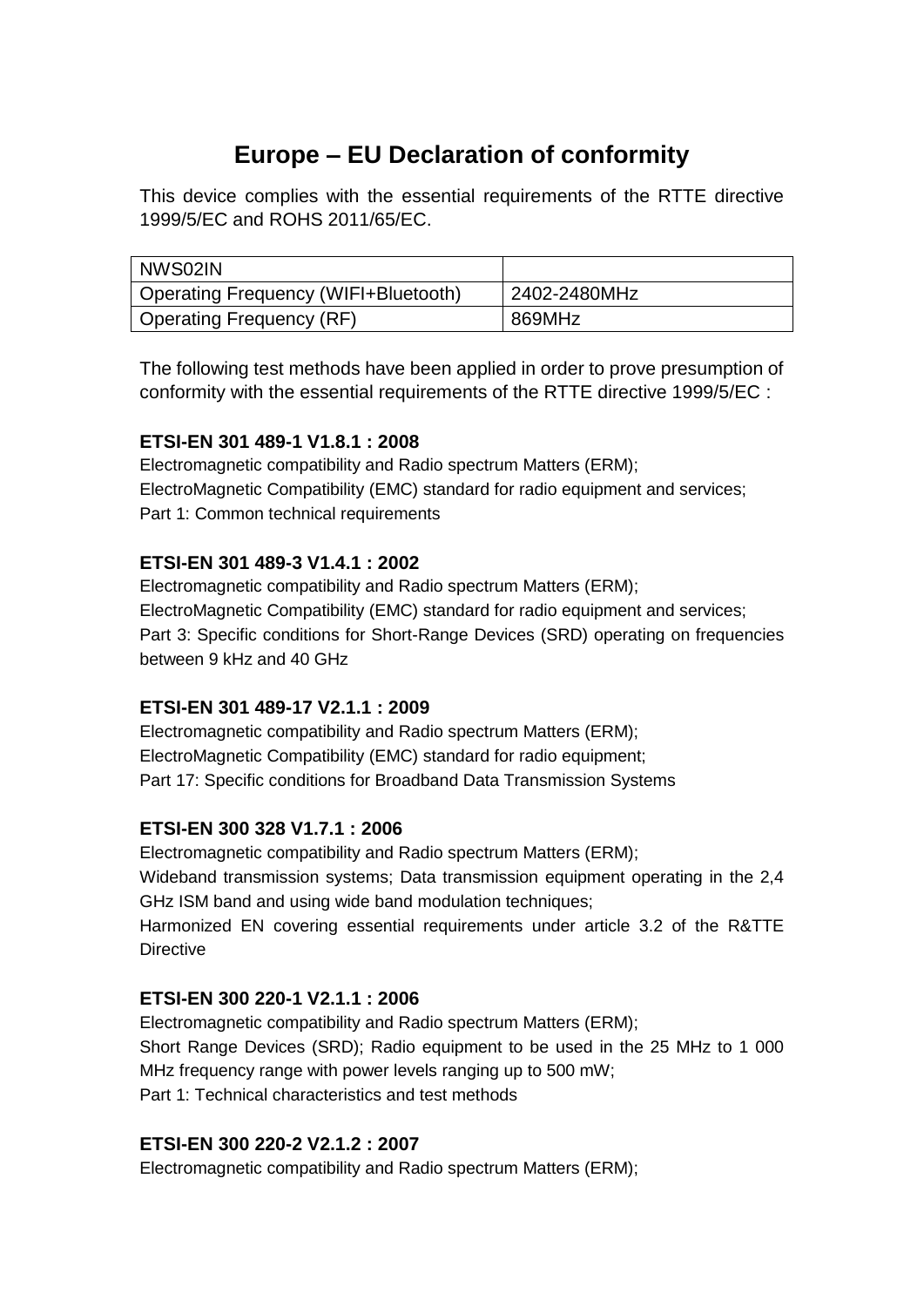Short Range Devices (SRD); Radio equipment to be used in the 25 MHz to 1 000 MHz frequency range with power levels ranging up to 500 mW;

Part 2: Harmonized EN covering essential requirements under article 3.2 of the R&TTE Directive

#### **EN 62311 : 2008**

Assessment of electronic and electrical equipment related to human exposure restrictions for electromagnetic fields (0Hz – 300 GHz).

#### **EN 60950-1 : 2006+A12 : 2011**

Information technology equipment – Safety Part 1 – general requirements.



|                   | Netatmo tímto prohlašuje, že tento NWS02IN/NWS02OUT je       |
|-------------------|--------------------------------------------------------------|
| Česky [Czech]     | ve shodě se základními požadavky a dalšími příslušnými       |
|                   | ustanoveními směrnice 1999/5/ES a ROHS 2011/65/ES.           |
|                   | Undertegnede Netatmo erklærer herved, at følgende udstyr     |
| Dansk [Danish]    | NWS02IN/NWS02OUT overholder de væsentlige krav og            |
|                   | øvrige relevante krav i direktiv 1999/5/EF og ROHS           |
|                   | 2011/65/EF.                                                  |
|                   | Hiermit<br>erklärt<br>Netatmo, dass<br>sich<br>das<br>Gerät  |
|                   | NWS02IN/NWS02OUT in Übereinstimmung<br>den<br>mit            |
| Deutsch [German]  | Anforderungen<br>und<br>grundlegenden<br>den<br>übrigen      |
|                   | einschlägigen Bestimmungen der Richtlinie 1999/5/EG und      |
|                   | ROHS 2011/65/EG befindet.                                    |
| Eesti [Estonian]  | kinnitab Netatmo<br>seadme<br>Käesolevaga                    |
|                   | NWS02IN/NWS02OUT vastavust direktiivi 1999/5/EÜ ja           |
|                   | ROHS 2011/65/EÜ põhinõuetele ja nimetatud direktiivist       |
|                   | tulenevatele teistele asjakohastele sätetele.                |
| English           | Hereby, Netatmo declares that this NWS02IN/NWS02OUT is       |
|                   | in compliance with the essential requirements and other      |
|                   | relevant provisions of Directive 1999/5/EC and ROHS          |
|                   | 2011/65/EC.                                                  |
| Español [Spanish] | Por medio de la presente Netatmo declara que el              |
|                   | NWS02IN/NWS02OUT cumple con los requisitos esenciales        |
|                   | y cualesquiera otras disposiciones aplicables o exigibles de |
|                   | la Directiva 1999/5/CE y ROHS 2011/65/CE.                    |
| Ελληνική [Greek]  | ME<br><b>THN</b><br>ΠΑΡΟΥΣΑ<br>ΔΗΛΩΝΕΙ<br>OTI<br>Netatmo     |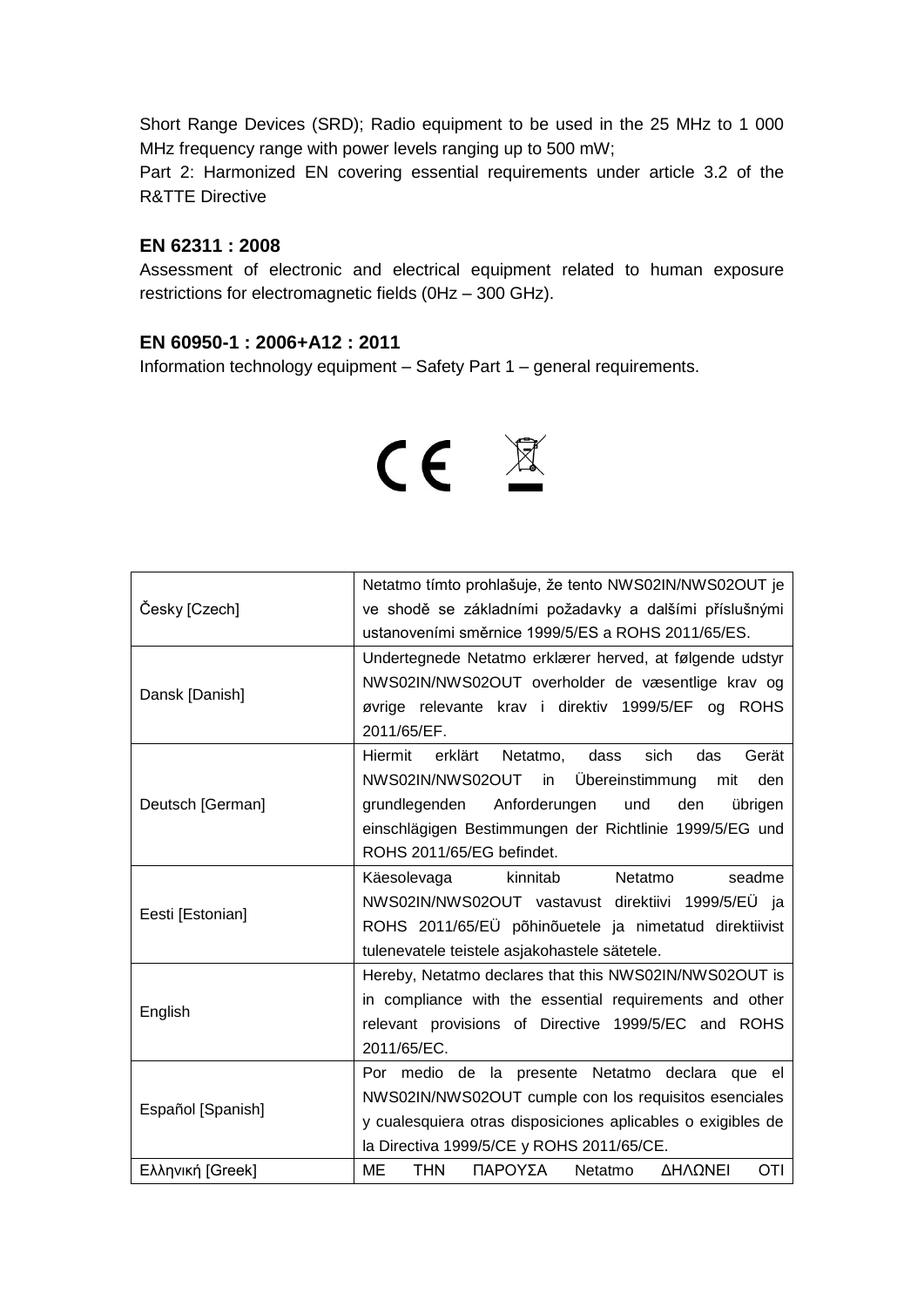|                        | NWS02IN/NWS02OUT  ΣΥΜΜΟΡΦΩΝΕΤΑΙ ΠΡΟΣ<br>$TI\Sigma$                                   |
|------------------------|--------------------------------------------------------------------------------------|
|                        | ΟΥΣΙΩΔΕΙΣ ΑΠΑΙΤΗΣΕΙΣ ΚΑΙ ΤΙΣ ΛΟΙΠΕΣ ΣΧΕΤΙΚΕΣ                                         |
|                        | ΔΙΑΤΑΞΕΙΣ ΤΗΣ<br>ΟΔΗΓΙΑΣ<br>1999/5/EK<br>και<br><b>ROHS</b>                          |
|                        | 2011/65/EK.                                                                          |
|                        | l'appareil<br>Par<br>la<br>présente<br>Netatmo<br>déclare<br>que                     |
|                        | NWS02IN/NWS02OUT est<br>conforme<br>exigences<br>aux                                 |
| Français [French]      | essentielles et aux autres dispositions pertinentes de la                            |
|                        | directive 1999/5/CE et ROHS 2011/65/CE.                                              |
|                        | Con<br>la<br>dichiara<br>presente Netatmo<br>che<br>questo                           |
| Italiano [Italian]     | NWS02IN/NWS02OUT è conforme ai requisiti essenziali ed                               |
|                        |                                                                                      |
|                        | alle altre disposizioni pertinenti stabilite dalla direttiva                         |
|                        | 1999/5/CE e ROHS 2011/65/CE.                                                         |
|                        | Ar šo Netatmo deklarē, ka NWS02IN/NWS02OUT atbilst                                   |
| Latviski [Latvian]     | Direktīvas 1999/5/EK un ROHS 2011/65/EK būtiskajām                                   |
|                        | prasībām un citiem ar to saistītajiem noteikumiem.                                   |
|                        | Šiuo Netatmo deklaruoja, kad šis NWS02IN/NWS02OUT                                    |
| Lietuvių [Lithuanian]  | atitinka esminius reikalavimus ir kitas 1999/5/EB ir ROHS                            |
|                        | 2011/65/EB Direktyvos nuostatas.                                                     |
|                        | Hierbij<br>verklaart<br>Netatmo<br>dat<br>het<br>toestel                             |
|                        | NWS02IN/NWS02OUT in overeenstemming is met de                                        |
| Nederlands [Dutch]     | essentiële eisen en de andere relevante bepalingen van                               |
|                        | richtlijn 1999/5/EG en ROHS 2011/65/EG.                                              |
|                        | Hawnhekk, Netatmo, jiddikjara li dan NWS02IN/NWS02OUT                                |
|                        | jikkonforma mal-ħtiģijiet essenzjali u ma provvedimenti oħrajn                       |
| Malti [Maltese]        | relevanti<br>hemm fid-Dirrettiva<br>1999/5/EC<br>- li<br><b>ROHS</b><br>$\mathsf{u}$ |
|                        | 2011/65/EC.                                                                          |
|                        | nyilatkozom,<br>Alulírott,<br>Netatmo<br>hogy<br>a                                   |
|                        | NWS02IN/NWS02OUT<br>megfelel a vonatkozó alapvető                                    |
| Magyar [Hungarian]     | követelményeknek és az 1999/5/EC i ROHS 2011/65/EC                                   |
|                        | irányelv egyéb előírásainak.                                                         |
|                        | Niniejszym Netatmo oświadcza, że NWS02IN/NWS02OUT                                    |
|                        | jest zgodny z zasadniczymi wymogami oraz pozostałymi                                 |
| Polski [Polish]        | stosownymi postanowieniami Dyrektywy 1999/5/EC i ROHS                                |
|                        | 2011/65/EC.                                                                          |
|                        |                                                                                      |
|                        | Netatmo declara que este NWS02IN/NWS02OUT está                                       |
| Português [Portuguese] | conforme com os requisitos essenciais e outras disposições                           |
|                        | da Directiva 1999/5/CE e ROHS 2011/65/CE.                                            |
| Slovensko [Slovenian]  | Netatmo izjavlja, da je ta NWS02IN/NWS02OUT v skladu z                               |
|                        | bistvenimi zahtevami in ostalimi relevantnimi določili direktive                     |
|                        | 1999/5/ES in ROHS 2011/65/ES.                                                        |
|                        | Netatmo týmto vyhlasuje, že NWS02IN/NWS02OUT spĺňa                                   |
| Slovensky [Slovak]     | požiadavky a všetky príslušné<br>základné<br>ustanovenia                             |
|                        | Smernice 1999/5/ES a ROHS 2011/65/ES.                                                |
| Suomi [Finnish]        | NWS02IN/NWS02OUT<br>Netatmo<br>vakuuttaa<br>täten<br>että                            |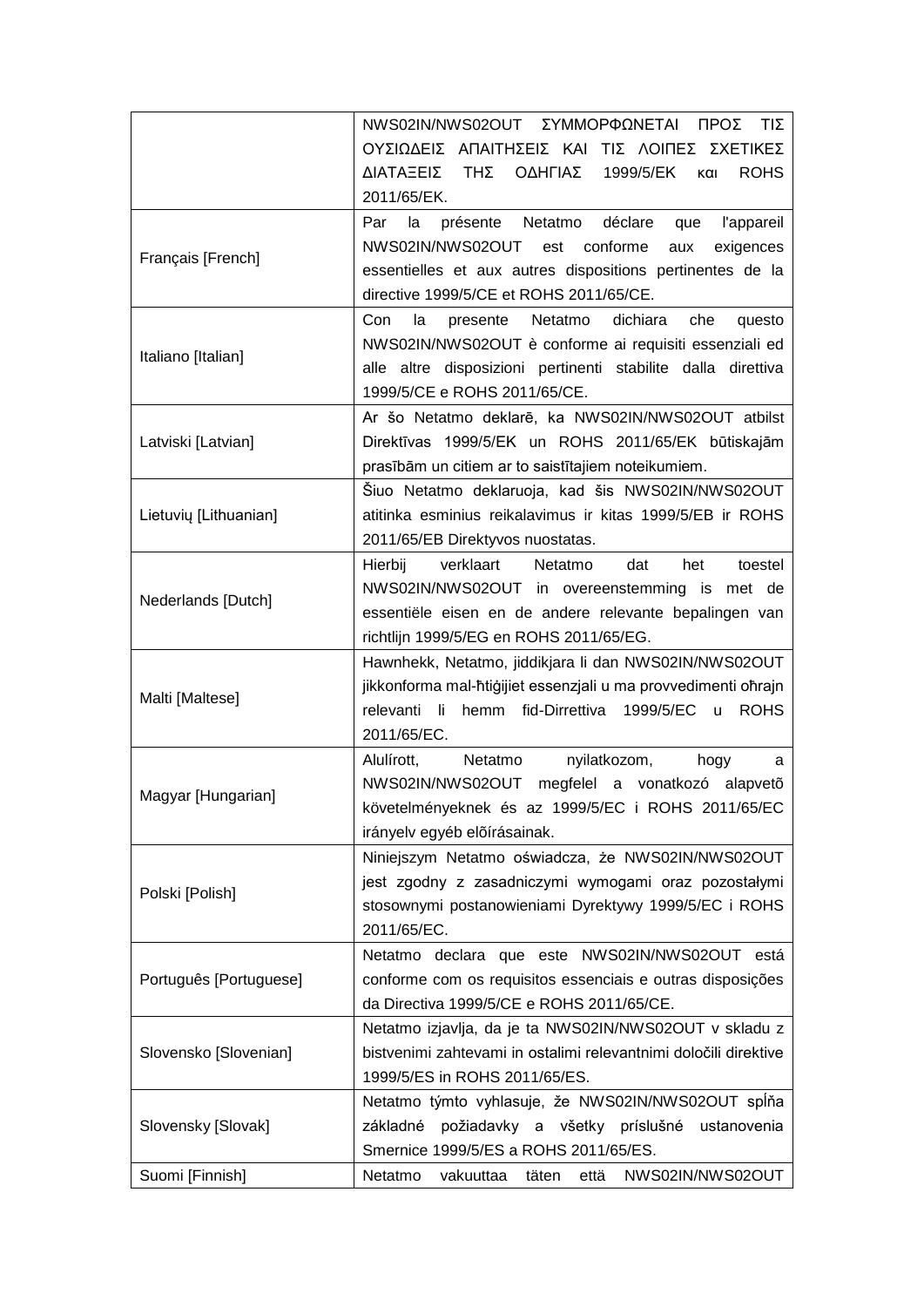|                   | tyyppinen laite on direktiivin 1999/5/EY ja ROHS 2011/65/EY  |  |
|-------------------|--------------------------------------------------------------|--|
|                   | oleellisten vaatimusten ja sitä koskevien direktiivin muiden |  |
|                   | ehtojen mukainen.                                            |  |
| Svenska [Swedish] | Härmed intygar Netatmo att denna NWS02IN/NWS02OUT            |  |
|                   | står I överensstämmelse med de väsentliga egenskapskrav      |  |
|                   | och övriga relevanta bestämmelser som framgår av direktiv    |  |
|                   | 1999/5/EG och ROHS 2011/65/EG.                               |  |